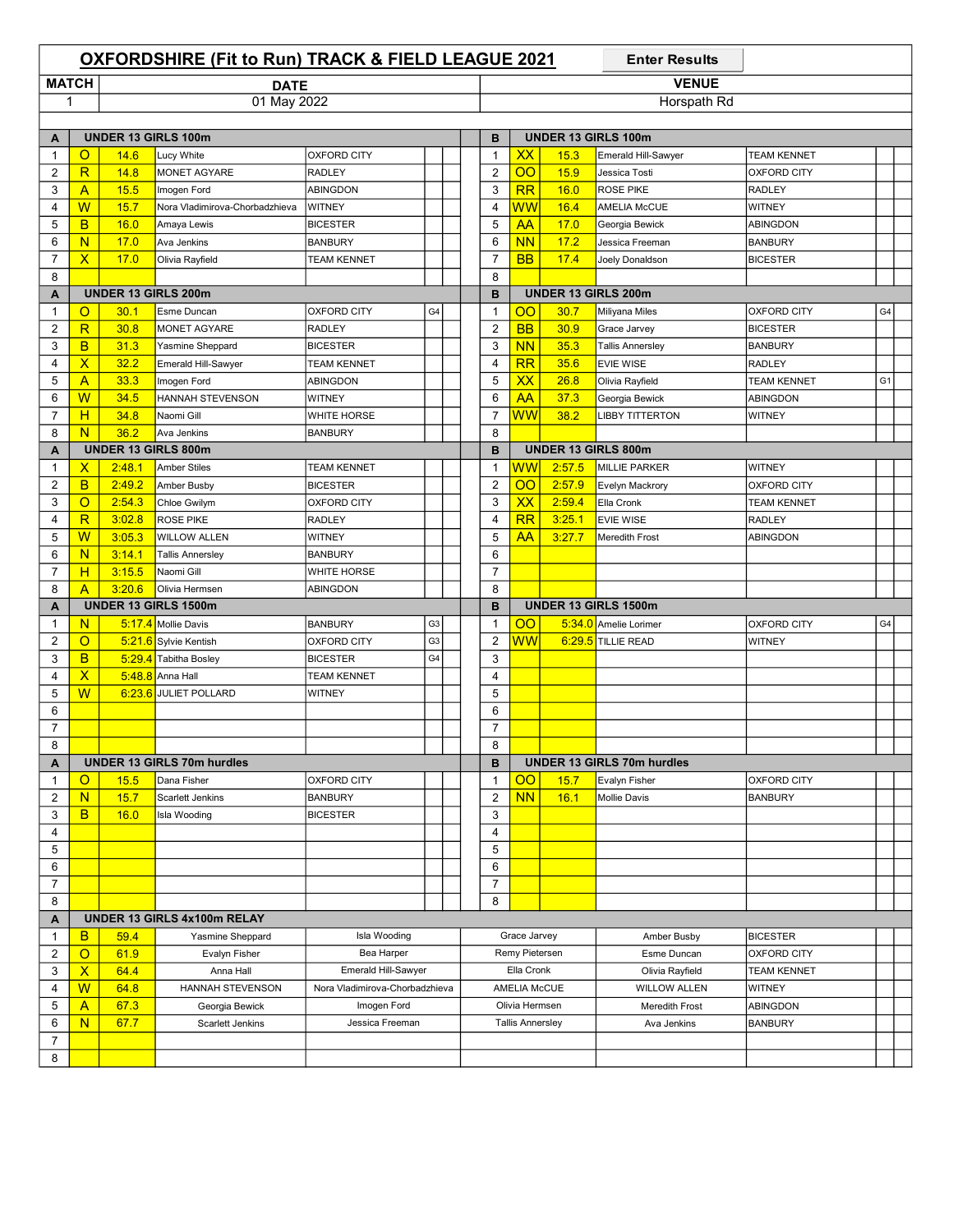| A                       | <b>UNDER 13 GIRLS LONG JUMP</b> |       |                                |                    |                |   | в                       |                              | <b>UNDER 13 GIRLS LONG JUMP</b> |                               |                    |    |  |  |
|-------------------------|---------------------------------|-------|--------------------------------|--------------------|----------------|---|-------------------------|------------------------------|---------------------------------|-------------------------------|--------------------|----|--|--|
| $\mathbf{1}$            | OO                              |       | 3.66 Lucy White                | <b>OXFORD CITY</b> |                |   | $\mathbf{1}$            | $\circ$                      | 3.57                            | Jessica Tosti                 | <b>OXFORD CITY</b> |    |  |  |
| $\overline{2}$          | <sub>B</sub>                    | 3.57  | Isla Wooding                   | <b>BICESTER</b>    |                |   | 2                       | <b>BB</b>                    | 3.14                            | Yasmine Sheppard              | <b>BICESTER</b>    |    |  |  |
| 3                       | $\overline{W}$                  | 3.23  | <b>WILLOW ALLEN</b>            | <b>WITNEY</b>      |                |   | 3                       | XX                           | 3.07                            | Olivia Rayfield               | <b>TEAM KENNET</b> |    |  |  |
| $\overline{\mathbf{4}}$ | N                               | 3.15  | Mollie Davis                   | <b>BANBURY</b>     |                |   | $\overline{\mathbf{4}}$ | ${\sf WW}$                   | 3.06                            | JULIET POLLARD                | <b>WITNEY</b>      |    |  |  |
| 5                       | $\mathsf{X}$                    | 3.09  | Anna Hall                      | <b>TEAM KENNET</b> |                |   | 5                       | <b>NN</b>                    | 2.99                            | Ava Jenkins                   | <b>BANBURY</b>     |    |  |  |
| 6                       | R                               | 2.83  | <b>ROSE PIKE</b>               | <b>RADLEY</b>      |                |   | 6                       | RR                           | 2.48                            | <b>EVIE WISE</b>              | <b>RADLEY</b>      |    |  |  |
| $\boldsymbol{7}$        | $\mathsf{A}$                    |       | 2.83 Georgia Bewick            | ABINGDON           |                |   | $\overline{7}$          |                              |                                 |                               |                    |    |  |  |
| 8                       |                                 |       |                                |                    |                |   | 8                       |                              |                                 |                               |                    |    |  |  |
| A                       | <b>UNDER 13 GIRLS HIGH JUMP</b> |       |                                |                    |                | B |                         |                              | <b>UNDER 13 GIRLS HIGH JUMP</b> |                               |                    |    |  |  |
| $\mathbf{1}$            | $\mathsf{X}$                    | 1.26  | Amber Stiles                   | <b>TEAM KENNET</b> | G <sub>4</sub> |   | $\mathbf{1}$            | OO                           |                                 | 1.10 Eve Walker               | <b>OXFORD CITY</b> |    |  |  |
| 2                       | $\circ$                         | 1.26  | Miliyana Miles                 | <b>OXFORD CITY</b> | G <sub>4</sub> |   | 2                       | XX                           | 1.05                            | Ella Cronk                    | <b>TEAM KENNET</b> |    |  |  |
| 3                       | N.                              | 1.15  | <b>Scarlett Jenkins</b>        | <b>BANBURY</b>     |                |   | 3                       | <b>BB</b>                    | 1.00                            | Yasmine Sheppard              | <b>BICESTER</b>    |    |  |  |
| 4                       | B                               |       | 1.10 Grace Jarvey              | <b>BICESTER</b>    |                |   | $\overline{\mathbf{4}}$ |                              |                                 |                               |                    |    |  |  |
| 5                       |                                 |       |                                |                    |                |   | 5                       |                              |                                 |                               |                    |    |  |  |
| 6                       |                                 |       |                                |                    |                |   | 6                       |                              |                                 |                               |                    |    |  |  |
| $\overline{7}$          |                                 |       |                                |                    |                |   | $\overline{7}$          |                              |                                 |                               |                    |    |  |  |
| 8                       |                                 |       |                                |                    |                |   | 8                       |                              |                                 |                               |                    |    |  |  |
| $\overline{A}$          | <b>UNDER 13 GIRLS SHOT</b>      |       |                                |                    |                |   | B                       | <b>UNDER 13 GIRLS SHOT</b>   |                                 |                               |                    |    |  |  |
| $\mathbf{1}$            | $\mathsf{x}$                    | 7.21  | Eliska Simpson                 | <b>TEAM KENNET</b> | G <sub>3</sub> |   | $\mathbf{1}$            | XX                           | 5.48                            | Zoe Dickson                   | <b>TEAM KENNET</b> |    |  |  |
| $\overline{2}$          | $\Omega$                        | 5.63  | Sylvie Kentish                 | <b>OXFORD CITY</b> |                |   | $\overline{2}$          | $\overline{O}O$              | 5.39                            | Eve Walker                    | <b>OXFORD CITY</b> |    |  |  |
| 3                       | W                               | 5.53  | <b>LIBBY TITTERTON</b>         | <b>WITNEY</b>      |                |   | 3                       | <b>BB</b>                    | 4.60                            | Amber Busby                   | <b>BICESTER</b>    |    |  |  |
| 4                       | B                               | 5.24  | Isla Wooding                   | <b>BICESTER</b>    |                |   | $\overline{\mathbf{4}}$ | ${\sf WW}$                   | 3.85                            | MILLIE PARKER                 | <b>WITNEY</b>      |    |  |  |
| 5                       | H                               | 4.68  | Naomi Gill                     | <b>WHITE HORSE</b> |                |   | 5                       |                              |                                 |                               |                    |    |  |  |
| 6                       | $\overline{A}$                  | 3.92  | Olivia Hermsen                 | <b>ABINGDON</b>    |                |   | 6                       |                              |                                 |                               |                    |    |  |  |
| $\overline{7}$          |                                 |       |                                |                    |                |   | $\overline{7}$          |                              |                                 |                               |                    |    |  |  |
| 8                       |                                 |       |                                |                    |                |   | 8                       |                              |                                 |                               |                    |    |  |  |
| A                       |                                 |       | <b>UNDER 13 GIRLS DISCUS</b>   |                    |                |   | B                       | <b>UNDER 13 GIRLS DISCUS</b> |                                 |                               |                    |    |  |  |
| $\mathbf{1}$            | $\mathsf{X}$                    |       | 17.25 Eliska Simpson           | <b>TEAM KENNET</b> | G4             |   | $\mathbf{1}$            | XX                           |                                 | 16.50 Zoe Dickson             | <b>TEAM KENNET</b> | G4 |  |  |
| $\overline{2}$          | $\overline{O}$                  | 14.09 | Eve Walker                     | <b>OXFORD CITY</b> |                |   | $\overline{2}$          | $\overline{W}$               | 10.06                           | MILLIE PARKER                 | <b>WITNEY</b>      |    |  |  |
| 3                       | WW                              | 10.17 | <b>LIBBY TITTERTON</b>         | <b>WITNEY</b>      |                |   | 3                       | B                            | 8.38                            | Amber Busby                   | <b>BICESTER</b>    |    |  |  |
| $\overline{4}$          | <b>BB</b>                       | 8.85  | Joely Donaldson                | <b>BICESTER</b>    |                |   | $\overline{4}$          |                              |                                 |                               |                    |    |  |  |
| 5                       |                                 |       |                                |                    |                |   | 5                       |                              |                                 |                               |                    |    |  |  |
| 6                       |                                 |       |                                |                    |                |   | 6                       |                              |                                 |                               |                    |    |  |  |
| $\overline{7}$          |                                 |       |                                |                    |                |   | $\overline{7}$          |                              |                                 |                               |                    |    |  |  |
| 8                       |                                 |       |                                |                    |                |   | 8                       |                              |                                 |                               |                    |    |  |  |
| A                       |                                 |       | <b>UNDER 13 GIRLS JAVELIN</b>  |                    |                |   | В                       |                              |                                 | <b>UNDER 13 GIRLS JAVELIN</b> |                    |    |  |  |
| $\mathbf{1}$            | $\mathsf{X}$                    | 16.81 | Anna Hall                      | <b>TEAM KENNET</b> | G <sub>4</sub> |   | $\mathbf{1}$            | XX                           | 12.80                           | Zoe Dickson                   | <b>TEAM KENNET</b> |    |  |  |
| $\overline{2}$          | B.                              |       | 14.76 Tabitha Bosley           | <b>BICESTER</b>    |                |   | $\overline{2}$          | $\overline{\textsf{WW}}$     | 6.91                            | TILLIE READ                   | <b>WITNEY</b>      |    |  |  |
| 3                       | $\overline{O}$                  | 11.90 | Joyce Ligeti-Pretorius         | <b>OXFORD CITY</b> |                |   | 3                       |                              |                                 |                               |                    |    |  |  |
| 4                       | N.                              | 8.92  | <b>Scarlett Jenkins</b>        | <b>BANBURY</b>     |                |   | $\overline{4}$          |                              |                                 |                               |                    |    |  |  |
| 5                       | $\overline{\mathsf{W}}$         | 8.74  | Nora Vladimirova-Chorbadzhieva | <b>WITNEY</b>      |                |   | 5                       |                              |                                 |                               |                    |    |  |  |
| 6                       |                                 |       |                                |                    |                |   | 6                       |                              |                                 |                               |                    |    |  |  |
| $\overline{7}$          |                                 |       |                                |                    |                |   | $\overline{7}$          |                              |                                 |                               |                    |    |  |  |
| 8                       |                                 |       |                                |                    |                |   | 8                       |                              |                                 |                               |                    |    |  |  |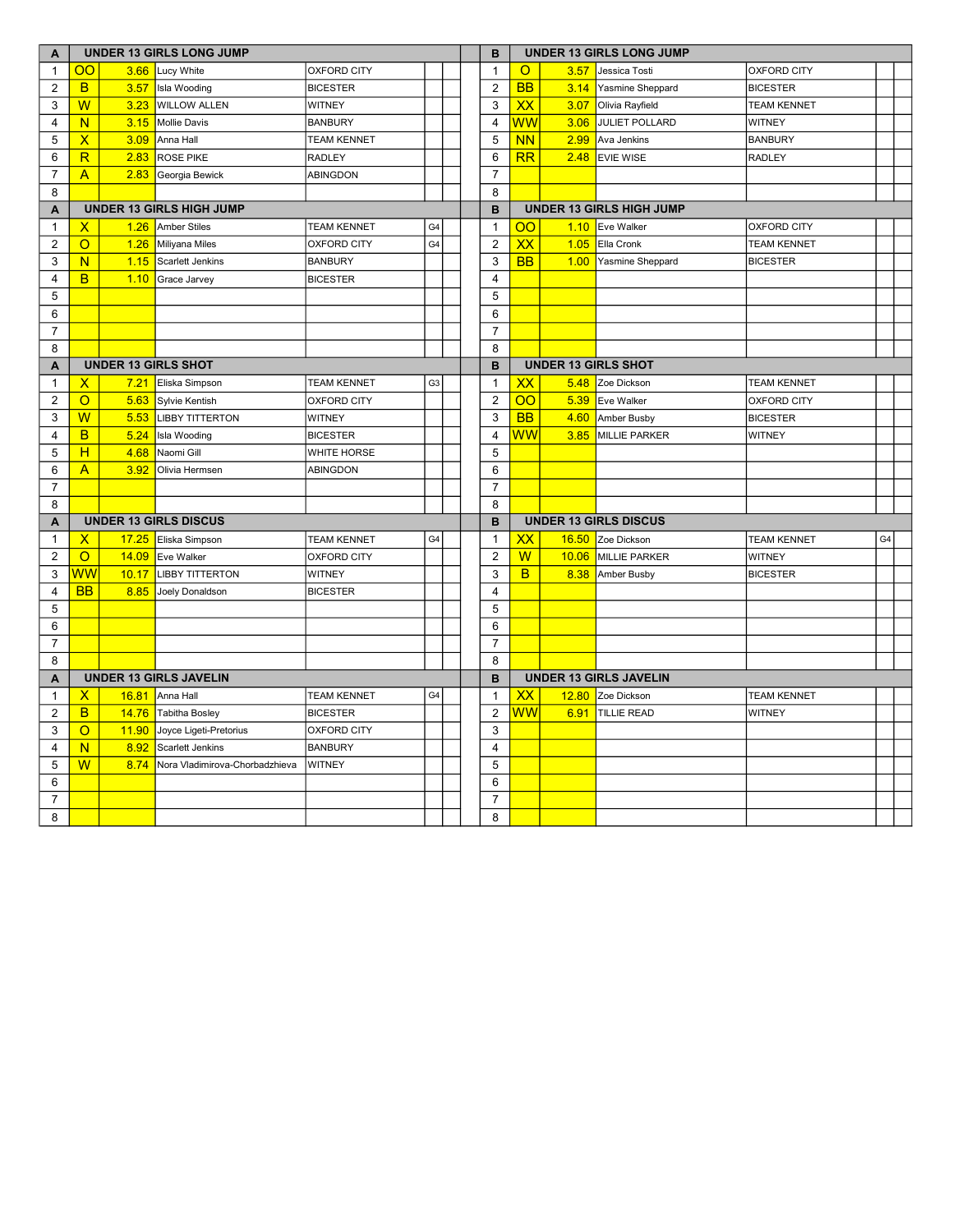| A              | <b>UNDER 15 GIRLS 100m</b> |               |                                   |                     |                |  |  | в              | <b>UNDER 15 GIRLS 100m</b> |        |                                   |                    |    |  |
|----------------|----------------------------|---------------|-----------------------------------|---------------------|----------------|--|--|----------------|----------------------------|--------|-----------------------------------|--------------------|----|--|
| $\mathbf{1}$   | A                          | 13.8          | <b>MADDIE KINGSTON</b>            | <b>ABINGDON</b>     |                |  |  | $\mathbf{1}$   | <b>BB</b>                  | 13.5   | Naomi Ejiogu                      | <b>BICESTER</b>    | G4 |  |
| 2              | R                          | 14.0          | <b>MELISSA CHAPMAN</b>            | <b>RADLEY</b>       |                |  |  | $\overline{2}$ | AA                         | 14.2   | <b>ELIZABETH MCKNEIL</b>          | <b>ABINGDON</b>    |    |  |
| 3              | B                          | 14.0          | Georgia Bower                     | <b>BICESTER</b>     |                |  |  | 3              | RR                         | 14.2   | <b>CHLOE KNIBBS</b>               | <b>RADLEY</b>      |    |  |
| 4              | $\circ$                    | 14.5          | Florence Wootten                  | <b>OXFORD CITY</b>  |                |  |  | $\overline{4}$ | OO                         | 14.4   | Eden-Mai Giles Harris             | <b>OXFORD CITY</b> |    |  |
| 5              | $\overline{\mathsf{X}}$    | 14.5          | Sophie Moores                     | <b>TEAM KENNET</b>  |                |  |  | 5              | N <sub>N</sub>             | 15.0   | Heidi Greenhalgh                  | <b>BANBURY</b>     |    |  |
| 6              | N                          | 14.7          | Emily Freeman                     | <b>BANBURY</b>      |                |  |  | 6              | XX                         | 16.3   | <b>Ellie Ross</b>                 | <b>TEAM KENNET</b> |    |  |
| 7              | W                          | 17.5          | POPPY LLOYD                       | <b>WITNEY</b>       |                |  |  | 7              | <mark>WW</mark>            | 17.5   | <b>MAISEY OLIFFE</b>              | <b>WITNEY</b>      |    |  |
| 8              |                            |               |                                   |                     |                |  |  | 8              |                            |        |                                   |                    |    |  |
| A              | <b>UNDER 15 GIRLS 200m</b> |               |                                   |                     |                |  |  | B              |                            |        | <b>UNDER 15 GIRLS 200m</b>        |                    |    |  |
| 1              | R                          | 28.7          | <b>MELISSA CHAPMAN</b>            | <b>RADLEY</b>       |                |  |  | $\mathbf{1}$   | RR                         | 29.9   | <b>ZOFIA CONWAY</b>               | <b>RADLEY</b>      |    |  |
| 2              | H                          | 29.9          | Kara Rowlands                     | <b>WHITE HORSE</b>  |                |  |  | $\overline{2}$ | <b>NN</b>                  | 31.0   | <b>Emily Freeman</b>              | <b>BANBURY</b>     |    |  |
| 3              | $\overline{\mathsf{x}}$    | 30.0          | Sophie Moores                     | <b>TEAM KENNET</b>  |                |  |  | 3              | <b>AA</b>                  | 32.8   | <b>IMOGEN ADAMS</b>               | ABINGDON           |    |  |
| 4              | $\overline{A}$             | 30.2          | ELIZABETH MCKNEIL                 | ABINGDON            |                |  |  | $\overline{4}$ | $\overline{O}O$            | 32.8   | Gabriella Orsi                    | <b>OXFORD CITY</b> |    |  |
| 5              | N                          | 30.6          | <b>Millie Friday</b>              | <b>BANBURY</b>      |                |  |  | 5              | <b>XX</b>                  | 35.4   | <b>Ellie Ross</b>                 | <b>TEAM KENNET</b> |    |  |
| 6              | $\circ$                    | 31.5          | Amelie Wardell                    | <b>OXFORD CITY</b>  |                |  |  | 6              |                            |        |                                   |                    |    |  |
| $\overline{7}$ | B.                         | 33.8          | Lily Beaugrand                    | <b>BICESTER</b>     |                |  |  | $\overline{7}$ |                            |        |                                   |                    |    |  |
| 8              | W                          | 37.2          | POPPY LLOYD                       | <b>WITNEY</b>       |                |  |  | 8              |                            |        |                                   |                    |    |  |
| A              |                            |               | <b>UNDER 15 GIRLS 300m</b>        |                     |                |  |  | в              |                            |        | <b>UNDER 15 GIRLS 300m</b>        |                    |    |  |
| 1              | $\overline{\mathsf{R}}$    | 45.1          | KIMBERLEY GLADWELL                | <b>RADLEY</b>       | G4             |  |  | 1              | O                          | 47.5   | <b>Isla Anderson</b>              | <b>OXFORD CITY</b> |    |  |
| 2              | $\overline{X}$             | 45.9          | Clare McGonnell                   | <b>TEAM KENNET</b>  | G4             |  |  | 2              | <b>NN</b>                  | 53.4   | Leila Denne                       | <b>BANBURY</b>     |    |  |
| 3              | $\overline{A}$             | 46.8          | <b>MADDIE KINGSTON</b>            | ABINGDON            |                |  |  | 3              |                            |        |                                   |                    |    |  |
| 4              | OO                         | 47.4          | Ava Dowman                        | <b>OXFORD CITY</b>  |                |  |  | $\overline{4}$ |                            |        |                                   |                    |    |  |
| 5              | N                          | 49.2          | Lottie Rands                      | <b>BANBURY</b>      |                |  |  | 5              |                            |        |                                   |                    |    |  |
| 6              |                            |               |                                   |                     |                |  |  | 6              |                            |        |                                   |                    |    |  |
| 7              |                            |               |                                   |                     |                |  |  | 7              |                            |        |                                   |                    |    |  |
| 8              |                            |               |                                   |                     |                |  |  | 8              |                            |        |                                   |                    |    |  |
| A              |                            |               | UNDER 15 GIRLS 800m               |                     |                |  |  | B              |                            |        | <b>UNDER 15 GIRLS 800m</b>        |                    |    |  |
| 1              | $\circ$                    | 2:29.4        | Isabella Haines Gray              | <b>OXFORD CITY</b>  | G <sub>4</sub> |  |  | 1              | $\overline{O}O$            | 2:35.7 | Emily Channon                     | <b>OXFORD CITY</b> |    |  |
| 2              | N                          | 2:39.8        | Lottie Rands                      | <b>BANBURY</b>      |                |  |  | $\overline{2}$ | <b>NN</b>                  | 2:53.2 | Millie Friday                     | <b>BANBURY</b>     |    |  |
| 3              | W                          | 2:43.4        | <b>ELENA BLAKE</b>                | <b>WITNEY</b>       |                |  |  | 3              |                            |        |                                   |                    |    |  |
| 4              | $\mathsf{X}$               | 2:54.4        | Leilah Gaye                       | <b>TEAM KENNET</b>  |                |  |  | $\overline{4}$ |                            |        |                                   |                    |    |  |
| 5              | R                          | 2:58.5        | SOPHIA FRANCIS                    | <b>RADLEY</b>       |                |  |  | 5              |                            |        |                                   |                    |    |  |
| 6              | $\overline{A}$             | 3:03.7        | Cerys Spruce                      | ABINGDON            |                |  |  | 6              |                            |        |                                   |                    |    |  |
| $\overline{7}$ |                            |               |                                   |                     |                |  |  | $\overline{7}$ |                            |        |                                   |                    |    |  |
| 8              |                            |               |                                   |                     |                |  |  | 8              |                            |        |                                   |                    |    |  |
| A              |                            |               | UNDER 15 GIRLS 1500m              |                     |                |  |  | в              |                            |        | UNDER 15 GIRLS 1500m              |                    |    |  |
| $\mathbf{1}$   | N                          | 5:07.8        | <b>Charlotte Hall</b>             | <b>BANBURY</b>      | G <sub>4</sub> |  |  | $\mathbf{1}$   | $\circ$                    | 5:16.4 | <b>Beatrice Burrows</b>           | <b>OXFORD CITY</b> |    |  |
| 2              | OO                         | 5:12.9        | Florence Salmon                   | <b>OXFORD CITY</b>  | G <sub>4</sub> |  |  | $\overline{2}$ | <b>NN</b>                  | 5:31.3 | Leila Denne                       | <b>BANBURY</b>     |    |  |
| 3              | $\overline{A}$             | 5:23.5        | <b>MEGAN POWELL</b>               | <b>ABINGDON</b>     |                |  |  | 3              | RR                         | 5:43.6 | <b>ZOFIA CONWAY</b>               | <b>RADLEY</b>      |    |  |
| 4              | ${\sf R}$                  | <u>5:42.7</u> | KIMBERLEY GLADWELL                | RADLEY              |                |  |  | 4              |                            |        |                                   |                    |    |  |
| 5<br>6         | B                          | 6:04.5        | Abigail Jones                     | <b>BICESTER</b>     |                |  |  | 5<br>6         |                            |        |                                   |                    |    |  |
| $\overline{7}$ |                            |               |                                   |                     |                |  |  | $\overline{7}$ |                            |        |                                   |                    |    |  |
| 8              |                            |               |                                   |                     |                |  |  | 8              |                            |        |                                   |                    |    |  |
| A              |                            |               | <b>UNDER 15 GIRLS 75m hurdles</b> |                     |                |  |  | B              |                            |        | <b>UNDER 15 GIRLS 75m hurdles</b> |                    |    |  |
| 1              | $\circ$                    | 13.0          | Florence Wootten                  | <b>OXFORD CITY</b>  | G <sub>4</sub> |  |  | 1              | $\overline{O}$             | 15.1   | Amelie Wardell                    | <b>OXFORD CITY</b> |    |  |
| 2              | $\mathsf{X}$               | 13.6          | Clare McGonnell                   | <b>TEAM KENNET</b>  |                |  |  | $\overline{2}$ |                            |        |                                   |                    |    |  |
| 3              | B                          | 18.1          | Lily Beaugrand                    | <b>BICESTER</b>     |                |  |  | 3              |                            |        |                                   |                    |    |  |
| 4              |                            |               |                                   |                     |                |  |  | $\overline{4}$ |                            |        |                                   |                    |    |  |
| 5              |                            |               |                                   |                     |                |  |  | 5              |                            |        |                                   |                    |    |  |
| 6              |                            |               |                                   |                     |                |  |  | 6              |                            |        |                                   |                    |    |  |
| $\overline{7}$ |                            |               |                                   |                     |                |  |  | $\overline{7}$ |                            |        |                                   |                    |    |  |
| 8              |                            |               |                                   |                     |                |  |  | 8              |                            |        |                                   |                    |    |  |
| A              |                            |               | UNDER 15 GIRLS 4x100m RELAY       |                     |                |  |  |                |                            |        |                                   |                    |    |  |
| $\mathbf{1}$   | $\circ$                    | 56.9          | Florence Wootten                  | Amelie Wardell      |                |  |  |                | Isla Anderson              |        | Eden-Mai Giles Harris             | <b>OXFORD CITY</b> |    |  |
| 2              | $\overline{A}$             | 58.3          | <b>LILLY MARAH</b>                | <b>ISLA SHARMAN</b> |                |  |  |                | <b>IMOGEN ADAMS</b>        |        | <b>MADDIE KINGSTON</b>            | <b>ABINGDON</b>    |    |  |
| 3              | N                          | 58.7          | Emily Freeman                     | Heidi Greenhalgh    |                |  |  |                | Kaitlynn Hendrikz          |        | Millie Friday                     | <b>BANBURY</b>     |    |  |
| 4              | $\overline{\mathsf{R}}$    | 59.0          | <b>ELLIE DEEKER</b>               | SOPHIA FRANCIS      |                |  |  |                | <b>CHLOE KNIBBS</b>        |        | MELISSA CHAPMAN                   | <b>RADLEY</b>      |    |  |
| 5              | B                          | 59.2          | Naomi Ejiogu                      | Abigail Jones       |                |  |  |                | Lily Beaugrand             |        | Georgia Bower                     | <b>BICESTER</b>    |    |  |
| 6              | $\mathsf{X}$               | 59.6          | Leilah Gaye                       | Sophie Moores       |                |  |  |                | Clare McGonnell            |        | <b>Ellie Ross</b>                 | <b>TEAM KENNET</b> |    |  |
| 7              |                            |               |                                   |                     |                |  |  |                |                            |        |                                   |                    |    |  |
| 8              |                            |               |                                   |                     |                |  |  |                |                            |        |                                   |                    |    |  |
|                |                            |               |                                   |                     |                |  |  |                |                            |        |                                   |                    |    |  |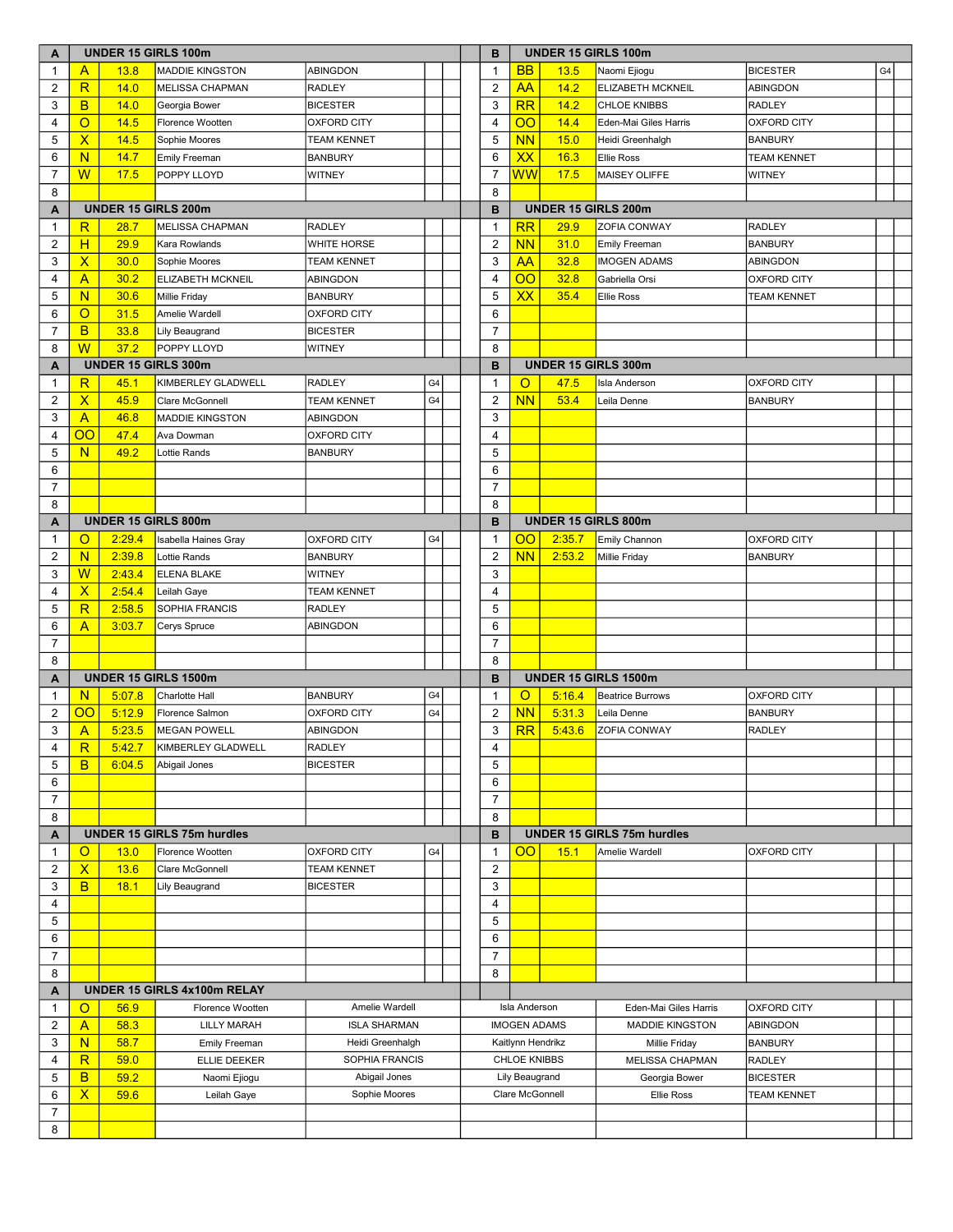| A                | <b>UNDER 15 GIRLS LONG JUMP</b> |       |                               |                    |    |  | B                       |                 | <b>UNDER 15 GIRLS LONG JUMP</b> |                                 |                    |  |  |  |
|------------------|---------------------------------|-------|-------------------------------|--------------------|----|--|-------------------------|-----------------|---------------------------------|---------------------------------|--------------------|--|--|--|
| $\mathbf{1}$     | N                               |       | 4.19 Heidi Greenhalgh         | <b>BANBURY</b>     |    |  | $\mathbf{1}$            | <b>BB</b>       | 3.94                            | Naomi Ejiogu                    | <b>BICESTER</b>    |  |  |  |
| 2                | B.                              | 4.09  | Georgia Bower                 | <b>BICESTER</b>    |    |  | $\overline{\mathbf{c}}$ | $\overline{A}$  | 3.86                            | <b>ELIZABETH MCKNEIL</b>        | <b>ABINGDON</b>    |  |  |  |
| 3                | $\overline{O}$                  | 4.06  | Florence Wootten              | <b>OXFORD CITY</b> |    |  | 3                       | <b>NN</b>       | 3.77                            | Kaitlynn Hendrikz               | <b>BANBURY</b>     |  |  |  |
| $\overline{4}$   | H                               | 3.98  | Kara Rowlands                 | WHITE HORSE        |    |  | $\overline{\mathbf{4}}$ | $\overline{O}O$ | 3.70                            | Eden-Mai Giles Harris           | <b>OXFORD CITY</b> |  |  |  |
| 5                | <b>AA</b>                       | 3.89  | <b>SOPHIE GREENHAM</b>        | ABINGDON           |    |  | $\overline{5}$          | $\overline{RR}$ | 3.44                            | KIMBERLEY GLADWELL              | <b>RADLEY</b>      |  |  |  |
| 6                | R                               | 3.85  | <b>ELLIE DEEKER</b>           | RADLEY             |    |  | 6                       | $\overline{XX}$ | 3.32                            | <b>Ellie Ross</b>               | <b>TEAM KENNET</b> |  |  |  |
| $\overline{7}$   | $\overline{\mathsf{x}}$         |       | 3.35 Leilah Gaye              | <b>TEAM KENNET</b> |    |  | $\overline{7}$          | WW              | 2.12                            | MAISEY OLIFFE                   | <b>WITNEY</b>      |  |  |  |
| 8                | $\overline{\mathsf{W}}$         |       | 2.93 POPPY LLOYD              | <b>WITNEY</b>      |    |  | 8                       |                 |                                 |                                 |                    |  |  |  |
| A                | <b>UNDER 15 GIRLS HIGH JUMP</b> |       |                               |                    |    |  | B                       |                 |                                 | <b>UNDER 15 GIRLS HIGH JUMP</b> |                    |  |  |  |
| $\mathbf{1}$     | $\mathsf{A}$                    |       | 1.40 MADDIE KINGSTON          | ABINGDON           | G4 |  | $\mathbf{1}$            | X               | 1.30                            | Leilah Gaye                     | <b>TEAM KENNET</b> |  |  |  |
| $\overline{2}$   | R                               | 1.35  | <b>CHLOE KNIBBS</b>           | <b>RADLEY</b>      |    |  | $\overline{2}$          | $\overline{O}$  |                                 | 1.10 Cerys Obbink               | <b>OXFORD CITY</b> |  |  |  |
| $\mathbf{3}$     | $\overline{\mathsf{xx}}$        | 1.30  | Clare McGonnell               | <b>TEAM KENNET</b> |    |  | 3                       |                 |                                 |                                 |                    |  |  |  |
| $\overline{4}$   | $\overline{OO}$                 | 1.30  | Libby Brown                   | <b>OXFORD CITY</b> |    |  | $\overline{\mathbf{4}}$ |                 |                                 |                                 |                    |  |  |  |
| 5                |                                 |       |                               |                    |    |  | 5                       |                 |                                 |                                 |                    |  |  |  |
| 6                |                                 |       |                               |                    |    |  | 6                       |                 |                                 |                                 |                    |  |  |  |
| $\boldsymbol{7}$ |                                 |       |                               |                    |    |  | $\overline{7}$          |                 |                                 |                                 |                    |  |  |  |
| 8                |                                 |       |                               |                    |    |  | 8                       |                 |                                 |                                 |                    |  |  |  |
| A                |                                 |       | <b>UNDER 15 GIRLS SHOT</b>    |                    |    |  | B                       |                 |                                 | <b>UNDER 15 GIRLS SHOT</b>      |                    |  |  |  |
| $\mathbf{1}$     | B                               | 7.57  | Naomi Ejiogu                  | <b>BICESTER</b>    |    |  | $\mathbf{1}$            | <b>NN</b>       | 5.41                            | <b>Emily Freeman</b>            | <b>BANBURY</b>     |  |  |  |
| $\overline{2}$   | N.                              | 6.29  | Kaitlynn Hendrikz             | <b>BANBURY</b>     |    |  | $\overline{2}$          |                 |                                 |                                 |                    |  |  |  |
| 3                | R                               | 5.46  | <b>DAISY DAVIES</b>           | RADLEY             |    |  | 3                       |                 |                                 |                                 |                    |  |  |  |
| 4                |                                 |       |                               |                    |    |  | 4                       |                 |                                 |                                 |                    |  |  |  |
| 5                |                                 |       |                               |                    |    |  | 5                       |                 |                                 |                                 |                    |  |  |  |
| 6                |                                 |       |                               |                    |    |  | 6                       |                 |                                 |                                 |                    |  |  |  |
| $\overline{7}$   |                                 |       |                               |                    |    |  | $\overline{7}$          |                 |                                 |                                 |                    |  |  |  |
| 8                |                                 |       |                               |                    |    |  | 8                       |                 |                                 |                                 |                    |  |  |  |
| A                |                                 |       | <b>UNDER 15 GIRLS DISCUS</b>  |                    |    |  | B                       |                 | <b>UNDER 15 GIRLS DISCUS</b>    |                                 |                    |  |  |  |
| $\mathbf{1}$     | R                               |       | 15.53 DAISY DAVIES            | <b>RADLEY</b>      |    |  | $\mathbf{1}$            |                 |                                 |                                 |                    |  |  |  |
| $\overline{2}$   | B.                              | 13.61 | Georgia Bower                 | <b>BICESTER</b>    |    |  | $\overline{2}$          |                 |                                 |                                 |                    |  |  |  |
| 3                |                                 |       |                               |                    |    |  | 3                       |                 |                                 |                                 |                    |  |  |  |
| 4                |                                 |       |                               |                    |    |  | $\overline{4}$          |                 |                                 |                                 |                    |  |  |  |
| 5                |                                 |       |                               |                    |    |  | 5                       |                 |                                 |                                 |                    |  |  |  |
| 6                |                                 |       |                               |                    |    |  | 6                       |                 |                                 |                                 |                    |  |  |  |
| $\overline{7}$   |                                 |       |                               |                    |    |  | $\overline{7}$          |                 |                                 |                                 |                    |  |  |  |
| 8                |                                 |       |                               |                    |    |  | 8                       |                 |                                 |                                 |                    |  |  |  |
| A                |                                 |       | <b>UNDER 15 GIRLS JAVELIN</b> |                    |    |  | B                       |                 |                                 | <b>UNDER 15 GIRLS JAVELIN</b>   |                    |  |  |  |
| $\mathbf{1}$     | $\mathsf{A}$                    |       | 11.83 LILLY MARAH             | <b>ABINGDON</b>    |    |  | $\mathbf{1}$            |                 |                                 |                                 |                    |  |  |  |
| $\overline{2}$   | B.                              |       | 9.13 Abigail Jones            | <b>BICESTER</b>    |    |  | $\overline{\mathbf{c}}$ |                 |                                 |                                 |                    |  |  |  |
| 3                |                                 |       |                               |                    |    |  | 3                       |                 |                                 |                                 |                    |  |  |  |
| $\overline{4}$   |                                 |       |                               |                    |    |  | 4                       |                 |                                 |                                 |                    |  |  |  |
| $\overline{5}$   |                                 |       |                               |                    |    |  | 5                       |                 |                                 |                                 |                    |  |  |  |
| 6                |                                 |       |                               |                    |    |  | 6                       |                 |                                 |                                 |                    |  |  |  |
| $\overline{7}$   |                                 |       |                               |                    |    |  | $\overline{7}$          |                 |                                 |                                 |                    |  |  |  |
| 8                |                                 |       |                               |                    |    |  | 8                       |                 |                                 |                                 |                    |  |  |  |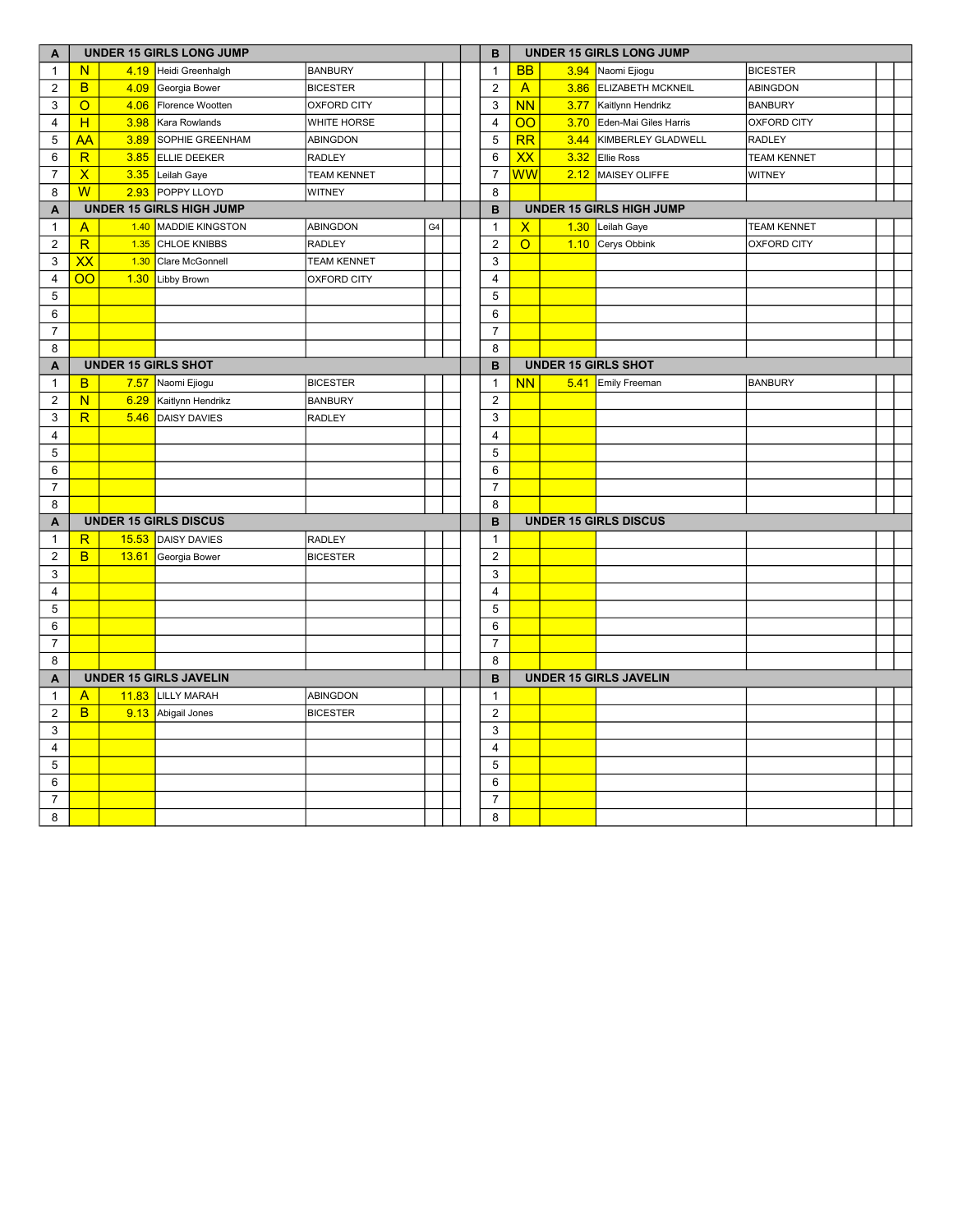| A                 | <b>UNDER 17 WOMEN 100m</b> |        |                                   |                    |                |  | в                       |                        | <b>UNDER 17 WOMEN 100m</b> |                                   |                    |     |  |
|-------------------|----------------------------|--------|-----------------------------------|--------------------|----------------|--|-------------------------|------------------------|----------------------------|-----------------------------------|--------------------|-----|--|
| $\mathbf{1}$      | $\overline{\mathsf{R}}$    | 13.8   | ZOE RHODES                        | <b>RADLEY</b>      |                |  | $\mathbf{1}$            | $\overline{O}O$        | 13.9                       | Ellen Walker-Smith                | <b>OXFORD CITY</b> |     |  |
| 2                 | $\overline{A}$             | 14.1   | <b>ISOBEL KEEBLE</b>              | ABINGDON           |                |  | $\overline{2}$          | <b>AA</b>              | 14.4                       | LOLA GUNN                         | ABINGDON           |     |  |
| 3                 | H                          | 14.1   | <b>Emily Timbrell</b>             | WHITE HORSE        |                |  | 3                       | RR                     | 14.5                       | <b>AMELIA WEBB</b>                | <b>RADLEY</b>      |     |  |
| 4                 | $\overline{\mathsf{X}}$    | 14.2   | Carly Chisholm                    | <b>TEAM KENNET</b> |                |  | $\overline{4}$          | XX                     | 16.3                       | Amelie Ross                       | <b>TEAM KENNET</b> |     |  |
| 5                 | $\circ$                    | 14.4   | Elena Deleval Alemany             | OXFORD CITY        |                |  | $\mathbf 5$             | $\overline{\text{WW}}$ | 17.0                       | <b>CHARLOTTE McINTYRE</b>         | <b>WITNEY</b>      |     |  |
| 6                 | W                          | 15.3   | <b>ALEX BURCH</b>                 | <b>WITNEY</b>      |                |  | 6                       |                        |                            |                                   |                    |     |  |
| 7                 |                            |        |                                   |                    |                |  | $\overline{7}$          |                        |                            |                                   |                    |     |  |
| 8                 |                            |        |                                   |                    |                |  | 8                       |                        |                            |                                   |                    |     |  |
| A                 |                            |        | <b>UNDER 17 WOMEN 200m</b>        |                    |                |  | в                       |                        |                            | <b>UNDER 17 WOMEN 200m</b>        |                    |     |  |
| $\mathbf{1}$      | H                          | 29.1   | <b>Emily Timbrell</b>             | WHITE HORSE        |                |  | $\mathbf{1}$            | W                      | 36.4                       | <b>CHARLOTTE McINTYRE</b>         | <b>WITNEY</b>      |     |  |
| 2                 | $\circ$                    | 30.2   | Elena Deleval Alemany             | OXFORD CITY        |                |  | $\overline{2}$          |                        |                            |                                   |                    |     |  |
| 3                 | $\overline{A}$             | 30.8   | LOLA GUNN                         | ABINGDON           |                |  | $\mathbf{3}$            |                        |                            |                                   |                    |     |  |
| 4                 | <b>WW</b>                  | 33.8   | <b>ISLA CROSBY</b>                | <b>WITNEY</b>      |                |  | $\overline{4}$          |                        |                            |                                   |                    |     |  |
| 5                 | $\mathsf{X}$               | 34.8   | Amelie Ross                       | <b>TEAM KENNET</b> |                |  | 5                       |                        |                            |                                   |                    |     |  |
| 6                 | $\overline{\mathsf{R}}$    | 34.8   | <b>ISLA MITCHELL</b>              | <b>RADLEY</b>      |                |  | 6                       |                        |                            |                                   |                    |     |  |
| $\overline{7}$    |                            |        |                                   |                    |                |  | $\overline{7}$          |                        |                            |                                   |                    |     |  |
| 8                 |                            |        |                                   |                    |                |  | 8                       |                        |                            |                                   |                    |     |  |
|                   |                            |        | UNDER 17 WOMEN 300m               |                    |                |  | в                       |                        |                            | UNDER 17 WOMEN 300m               |                    |     |  |
| A<br>$\mathbf{1}$ | $\circ$                    | 45.4   |                                   | <b>OXFORD CITY</b> |                |  | $\mathbf{1}$            | W                      | 50.6                       | <b>ALEX BURCH</b>                 | <b>WITNEY</b>      |     |  |
| 2                 | $\mathsf{X}$               | 47.2   | Payton Carter<br>Annabel Maclean  | <b>TEAM KENNET</b> |                |  | $\overline{2}$          |                        |                            |                                   |                    |     |  |
|                   | $\overline{\mathsf{R}}$    |        |                                   |                    |                |  |                         |                        |                            |                                   |                    |     |  |
| 3                 | <b>WW</b>                  | 48.6   | <b>MIA CRAWSHAW</b>               | <b>RADLEY</b>      |                |  | 3                       |                        |                            |                                   |                    |     |  |
| 4                 |                            | 49.0   | <b>BETHANY JONES</b>              | <b>WITNEY</b>      |                |  | 4                       |                        |                            |                                   |                    |     |  |
| 5                 |                            |        |                                   |                    |                |  | 5                       |                        |                            |                                   |                    |     |  |
| 6                 |                            |        |                                   |                    |                |  | 6                       |                        |                            |                                   |                    |     |  |
| $\overline{7}$    |                            |        |                                   |                    |                |  | $\overline{7}$          |                        |                            |                                   |                    |     |  |
| 8                 |                            |        |                                   |                    |                |  | 8                       |                        |                            |                                   |                    |     |  |
| A                 |                            |        | UNDER 17 WOMEN 800m               |                    |                |  | B                       |                        |                            | UNDER 17 WOMEN 800m               |                    |     |  |
| 1                 | $\circ$                    | 2:26.2 | <b>Tamsin Tewson</b>              | <b>OXFORD CITY</b> |                |  | $\mathbf{1}$            |                        |                            |                                   |                    |     |  |
| 2                 | $\overline{\mathsf{x}}$    | 2:43.9 | Alanna Smith                      | <b>TEAM KENNET</b> |                |  | $\overline{2}$          |                        |                            |                                   |                    |     |  |
| 3                 | $\overline{A}$             | 2:44.7 | <b>JESS SUMMERS</b>               | <b>ABINGDON</b>    |                |  | 3                       |                        |                            |                                   |                    |     |  |
| 4                 | R                          | 3:10.1 | <b>ISLA MITCHELL</b>              | RADLEY             |                |  | $\overline{4}$          |                        |                            |                                   |                    |     |  |
| 5                 |                            |        |                                   |                    |                |  | 5                       |                        |                            |                                   |                    |     |  |
| 6                 |                            |        |                                   |                    |                |  | 6                       |                        |                            |                                   |                    |     |  |
| $\overline{7}$    |                            |        |                                   |                    |                |  | $\overline{7}$          |                        |                            |                                   |                    |     |  |
| 8                 |                            |        |                                   |                    |                |  | 8                       |                        |                            |                                   |                    |     |  |
| A                 |                            |        | UNDER 17 WOMEN 1500m              |                    |                |  | в                       |                        |                            | UNDER 17 WOMEN 1500m              |                    |     |  |
| $\mathbf{1}$      | A                          | 4:50.3 | <b>EVEY POWELL</b>                | <b>ABINGDON</b>    | G <sub>3</sub> |  | $\mathbf{1}$            | <b>BB</b>              | 5:08.8                     | Anna Jolliffe                     | <b>BICESTER</b>    |     |  |
| $\overline{2}$    | B                          | 4.55.0 | Jenny Critchley                   | <b>BICESTER</b>    |                |  | $\overline{\mathbf{c}}$ |                        |                            |                                   |                    |     |  |
| 3                 | N                          | 5:16.4 | <b>Tilly Lainchbury</b>           | <b>BANBURY</b>     |                |  | 3                       |                        |                            |                                   |                    |     |  |
| 4                 | $\overline{\mathsf{W}}$    | 5:19.5 | MARTHA SHERWOOD                   | <b>WITNEY</b>      |                |  | 4                       |                        |                            |                                   |                    |     |  |
| 5                 |                            |        |                                   |                    |                |  | 5                       |                        |                            |                                   |                    |     |  |
| 6                 |                            |        |                                   |                    |                |  | 6                       |                        |                            |                                   |                    |     |  |
| $\overline{7}$    |                            |        |                                   |                    |                |  | $\overline{7}$          |                        |                            |                                   |                    |     |  |
| 8                 |                            |        |                                   |                    |                |  | 8                       |                        |                            |                                   |                    |     |  |
| A                 |                            |        | <b>UNDER 17 WOMEN 80m hurdles</b> |                    |                |  | B                       |                        |                            | <b>UNDER 17 WOMEN 80m hurdles</b> |                    |     |  |
| $\mathbf{1}$      | $\mathsf{A}$               |        | 16.5 ABBIE BARRETT                | ABINGDON           |                |  | $\mathbf{1}$            |                        |                            |                                   |                    | 3.1 |  |
| 2                 |                            |        |                                   |                    |                |  | 2                       |                        |                            |                                   |                    |     |  |
| 3                 |                            |        |                                   |                    |                |  | 3                       |                        |                            |                                   |                    |     |  |
| 4                 |                            |        |                                   |                    |                |  | $\overline{4}$          |                        |                            |                                   |                    |     |  |
| 5                 |                            |        |                                   |                    |                |  | 5                       |                        |                            |                                   |                    |     |  |
| 6                 |                            |        |                                   |                    |                |  | 6                       |                        |                            |                                   |                    |     |  |
| $\overline{7}$    |                            |        |                                   |                    |                |  | $\overline{7}$          |                        |                            |                                   |                    |     |  |
| 8                 |                            |        |                                   |                    |                |  | 8                       |                        |                            |                                   |                    |     |  |
| A                 |                            |        | UNDER 17 WOMEN 4x100m RELAY       |                    |                |  |                         |                        |                            |                                   |                    |     |  |
| $\overline{1}$    | W                          | 60.4   | <b>ALEX BURCH</b>                 | BETHANY JONES      |                |  |                         |                        | CHARLOTTE McINTYRE         | <b>MARTHA SHERWOOD</b>            | <b>WITNEY</b>      |     |  |
| $\overline{2}$    |                            |        |                                   |                    |                |  |                         |                        |                            |                                   |                    |     |  |
| 3                 |                            |        |                                   |                    |                |  |                         |                        |                            |                                   |                    |     |  |
| 4                 |                            |        |                                   |                    |                |  |                         |                        |                            |                                   |                    |     |  |
| 5                 |                            |        |                                   |                    |                |  |                         |                        |                            |                                   |                    |     |  |
| 6                 |                            |        |                                   |                    |                |  |                         |                        |                            |                                   |                    |     |  |
| $\overline{7}$    |                            |        |                                   |                    |                |  |                         |                        |                            |                                   |                    |     |  |
| 8                 |                            |        |                                   |                    |                |  |                         |                        |                            |                                   |                    |     |  |